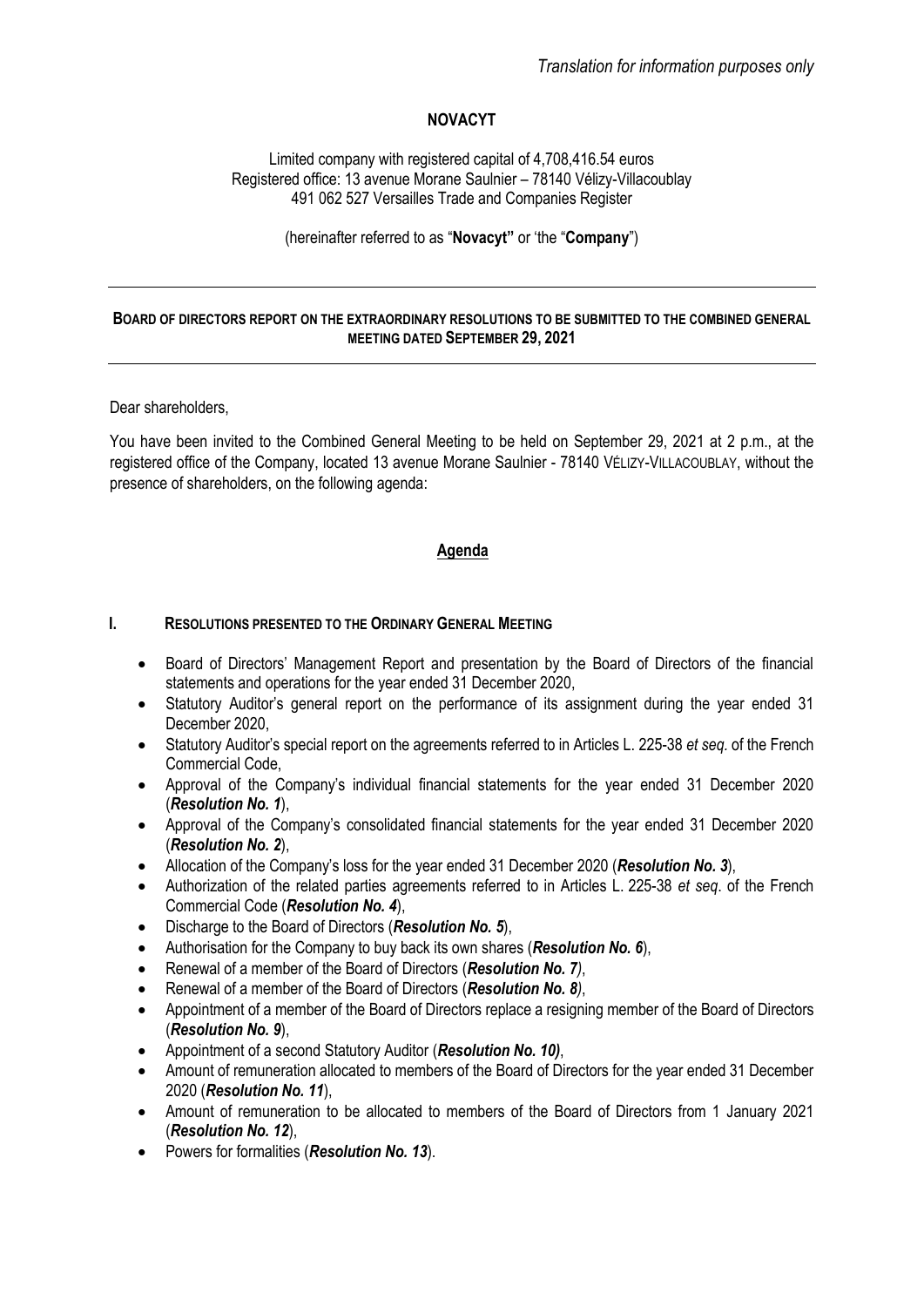# **II. RESOLUTIONS PRESENTED TO THE EXTRAORDINARY GENERAL MEETING**

- Board of Directors' report to the Extraordinary General Meeting,
- Statutory Auditor's special reports,
- Amendment of article 11 of the Articles of Association (*Resolution No 14*),
- Amendment of article 18 of the Articles of Association (*Resolution No.15*),
- Delegation of authority granted to the Board of Directors for the purpose of allocating free shares, existing or new, for the benefit of employees of the Company and of related companies and corporate officers (*Resolution No. 16)*,
- Delegation of authority granted to the Board of Directors for the purpose of granting options to subscribe for and/or purchase shares of the Company, to corporate officers and employees of the Company or of companies in the group, involving the waiver by shareholders of their preferential subscription right to shares issued following the exercise of subscription options (*Resolution No. 17*),
- Overall limit on delegations relating to free shares and subscription or purchase options (*Resolution No. 18*),
- Delegation of authority to the Board of Directors for the purpose of issuing ordinary shares of the Company and/or transferable securities giving access to the share capital of the Company, with cancellation of shareholders' preferential subscription rights in favour of specific categories of persons (*Resolution No. 19*),
- Delegation of authority to the Board of Directors for the purpose of issuing ordinary shares of the Company and/or transferable securities giving access to the share capital of the Company, with cancellation of shareholders' preferential subscription rights through an offer referred to in Article L411-2 of the Monetary and Financial Code (private placements) (*Resolution No. 20)*,
- Delegation of authority to the Board of Directors for the purpose of issuing ordinary shares and/or transferable securities giving immediate and/or deferred access to the capital of the Company, with cancellation of shareholders' preferential subscription rights and public offerings (*Resolution No. 21*),
- Delegation of authority to the Board of Directors for the purpose of issuing ordinary shares of the Company and/or transferable securities giving access to the share capital of the Company, with preferential subscription rights (*Resolution No. 22)*,
- Authorisation to the Board of Directors, in the event of a capital increase, with or without shareholders' preferential subscription rights, to increase the number of securities to be issued (*Resolution No. 23*),
- Overall ceiling on delegations of authority (*Resolution No. 24*),
- Delegation of authority to the Board of Directors for the purpose of issuing ordinary shares and/or securities giving access to the Company's capital for the benefit of members of a employees' savings plan (*Resolution No. 25*),
- Powers for formalities (*Resolution No. 26*).

The ordinary resolutions are presented in the Management Report.

# *SIXTH RESOLUTION - AUTHORISATION FOR THE COMPANY TO BUY BACK ITS OWN SHARES*

*For several years, this delegation of authority has been used solely in connection with the liquidity contract entered into by the Company.*

*In this context, we would like to specify that this delegation of authority is not intended to be used during a public offering initiated by the Company or concerning its securities.*

\* \* \*

The extraordinary resolutions are presented hereinafter: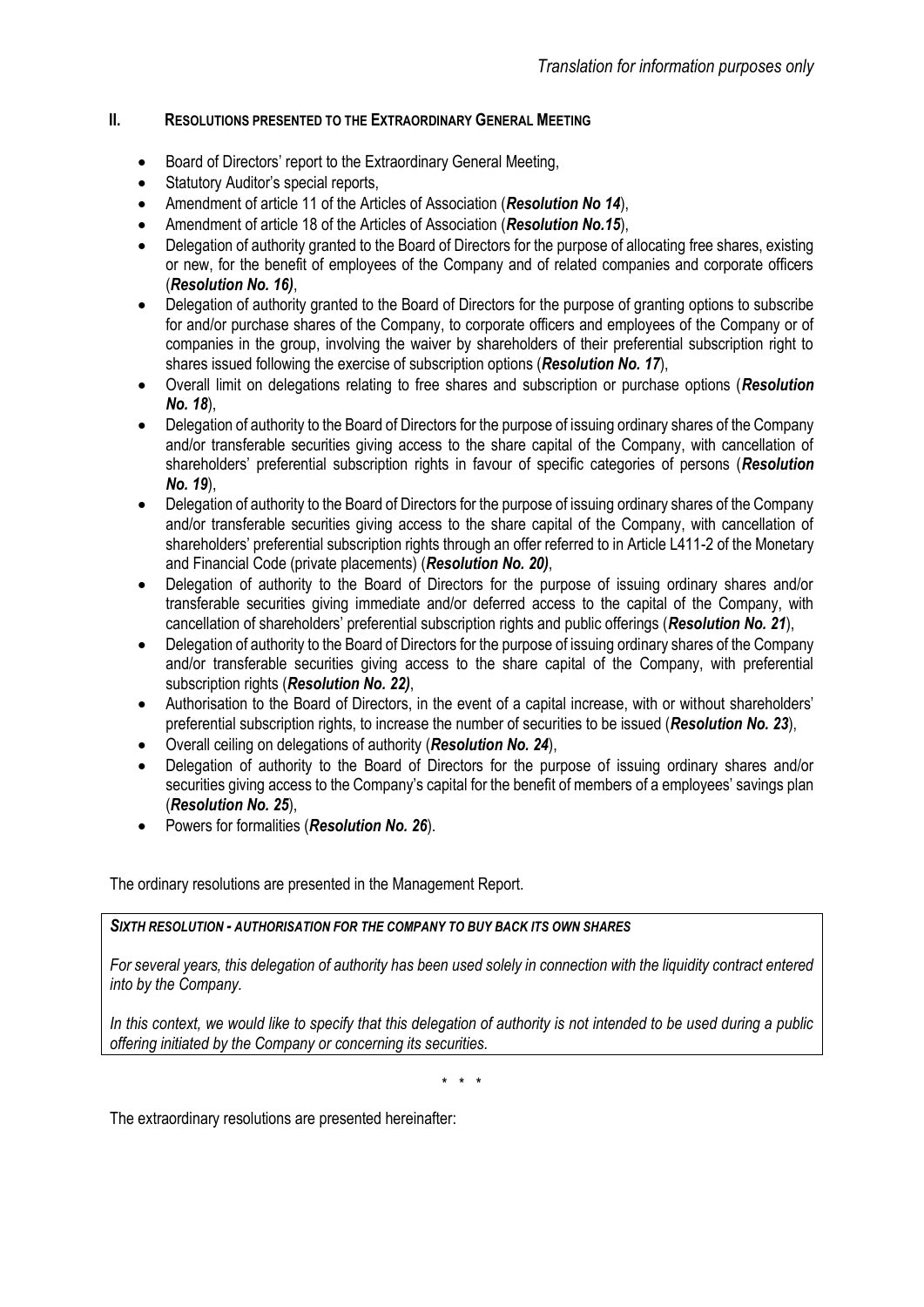## **PRESENTATION OF THE FOURTEENTH RESOLUTION - AMENDMENT OF ARTICLE 11 OF THE COMPANY'S ARTICLES OF ASSOCIATION**

This year, we have three directors who reached 70 years old. In this context, and without any change in the composition of the Board, the oldest one shall be deemed to have resigned at the end of the next shareholders' meeting after this event.

As we have not yet identified the right director to replace him; we would like to obtain some time to make our recruitment in the best conditions.

In this context, we propose you to amend Article 11 of the Company's Articles of Association, to provide that the number of directors which exceeds 70 years old shall exceed the half of the directors in office.

Please note that this amendment has for only purpose to enable the replacement of one of our directors and not to maintain the board with more than one third of the directors exceeded 70 years old.

The 11<sup>th</sup> paragraph of Article 11 would be drafted as follows:

*"The number of directors who are over 70 years of age may not exceed half of the directors in office. If this limit is exceeded during the term of office, the oldest director is automatically deemed to have resigned at the end of the next shareholders' meeting."*

The rest of Article 11 would remain unchanged.

# **PRESENTATION OF THE FIFTEEN RESOLUTION - AMENDMENT OF ARTICLE 18 OF THE COMPANY'S ARTICLES OF ASSOCIATION**

For the second consecutive year in 2021, Novacyt may exceed two of the legal thresholds, triggering the obligation to appoint a second statutory auditor. We have then decided to anticipate and to appoint a second statutory auditor this year.

The Sapin 2 law abolished the obligation to appoint an alternate statutory auditor when the statutory auditor is a multi-person legal entity (Article L.823-1 of the French commercial Code). Our articles of association still mention that alternate statutory auditors might be appointed. In this context, we propose you to delete this precision to avoid having to appoint a second alternate statutory auditor.

In this context, we propose you to amend Article 18 of the Company as follows:

*"The company is audited, under the conditions set by law, by one or more statutory auditors who meet the legal conditions of eligibility. When the legal conditions are met, the company must appoint at least two auditors.*

*Each auditor is appointed by the ordinary general meeting.*

*If the ordinary general meeting of shareholders fails to elect an auditor, any shareholder may apply to the courts for the appointment of an auditor, the chairman of the board of directors being duly called. The term of office of the auditor appointed by the court shall end when the ordinary general meeting of shareholders has appointed the auditor or auditors."*

## *COMMON PRESENTATION OF THE SIXTEENTH, SEVENTEENTH AND EIGHTEENTH PROPOSITIONS OF RESOLUTIONS*

*The fifteenth, sixteenth and seventeenth resolutions are proposed in order to allow share-based payments to Executive Directors and selected senior management team.*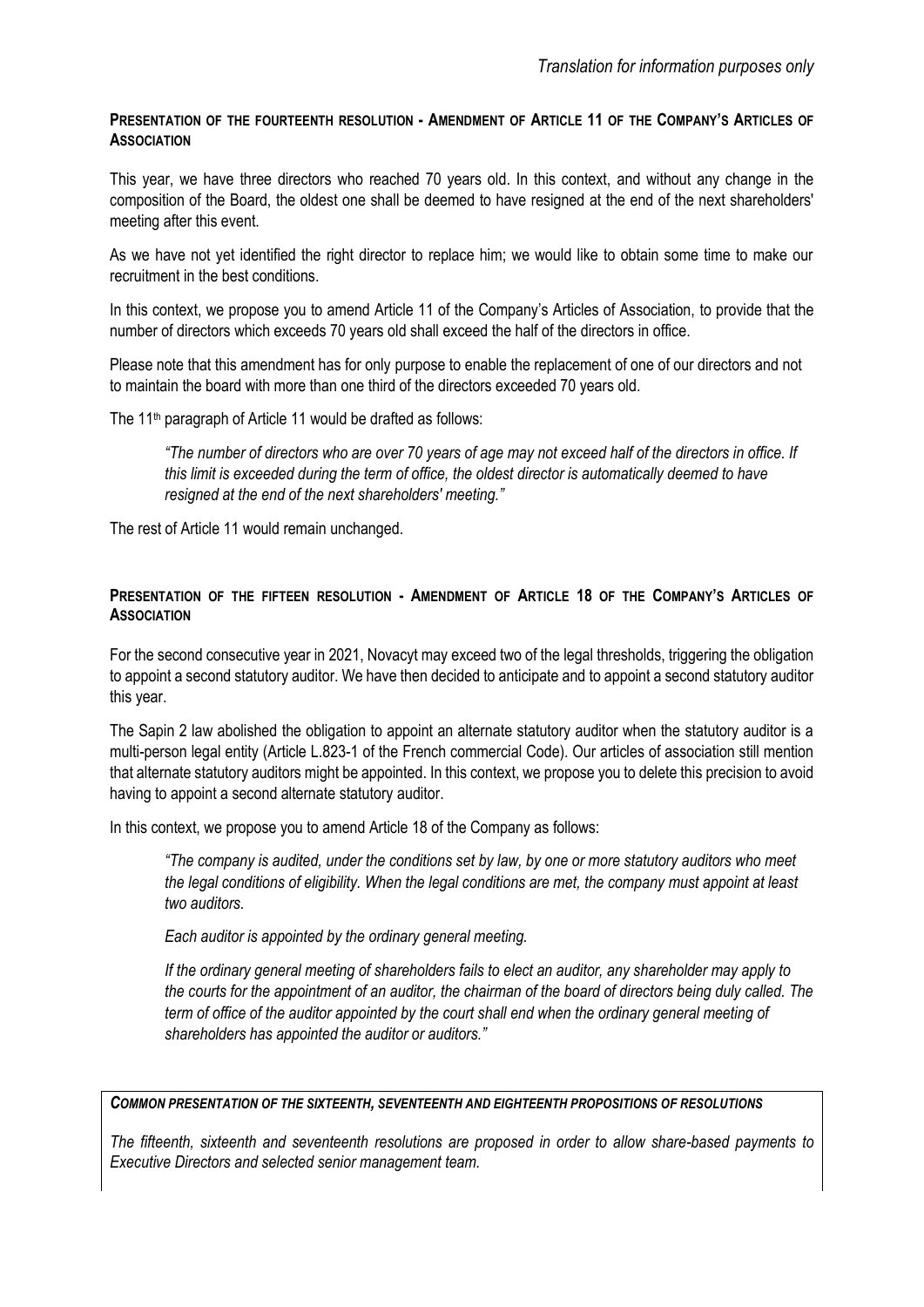*Such payments are typical of public listed companies in France, and the UK where the Company has the majority of its operations. Linking a portion of our executives' compensation to the Company's share price provides direct alignment between management and long term creation of value for shareholders.* 

*In this context, we propose hereafter two delegations, one to grant free shares and the other to grant stock options, the idea being to be able to grant market value options to Executive Directors to incentivise further value creation in the Company and/or to grant them free shares as a motivation tool.*

*The Company believes that the ability to award share-based incentives is a key component of the long-term talent and business strategy.*

## *Terms common to free shares and market-value options*

*- Valorisation: Awards will be set relative to competitive market levels at the time grant. The value of awards granted in respect of a financial year will not exceed an exceptional limit of 300% of base salary. Normal annual award levels in respect of a financial year will be significantly below this limit.*

*- Granting conditions: the final allocation of the shares or the opening of the option exercise period will be subject to the absence of an event likely to jeopardize the grant and to the regularity and fairness of the Company's parent company and consolidated financial statements.*

*- Cessation of employment: Awards will be subject to leaver provisions. If a beneficiary dies or ceases to hold employment or mandate due to ill-health, injury, disability or any other reason at the Board's discretion ruling on recommendation of the Remuneration Committee's the awards will be released at the normal vesting date and may (subject to the determination of the Remuneration Committee) be subject to time prorating. For any other reason, for example resignation or gross misconduct, awards will lapse.*

*- Dilution: Awards will not on aggregate exceed 3% of the issued ordinary share capital for the 38 months delegation. This limit covers both free shares and market-value options in aggregate.*

*Key terms specific to free shares*

*- Shares awarded will be subject to a three-year performance period.*

*- Shares awarded will be subject to the achievement of performance conditions. These performance conditions will be based on the Company's key strategic financial and non-financial measures.*

*- The Board of Director, ruling on recommendation of the Remuneration Committee will retain discretion to override formulaic vesting outcomes where these do not reflect the underlying performance of the Company.* 

*Key terms specific to market-value options*

*- The vesting period of the market-value options will be a minimum of three years from the date of grant.* 

*- The exercise price of the market-value options will be the share price at the date of grant. The share price at the date of grant will determine the number of options to be granted, in application of the 3% ceiling common to free shares and stock options.*

#### **DETAILED PRESENTATION OF THE SIXTEENTH RESOLUTION - DELEGATION OF AUTHORITY GRANTED TO THE BOARD OF DIRECTORS FOR THE PURPOSE OF ALLOCATING FREE SHARES, EXISTING OR NEW, FOR THE BENEFIT OF EMPLOYEES OF THE COMPANY AND OF RELATED COMPANIES AND CORPORATE OFFICERS**

In order to allow the allocation of free shares, we propose you, in accordance with the provisions of Articles L.225- 197-1 and following of the French Commercial Code, to:

1. **delegate** to the Board of Directors, with the option of sub-delegation, its powers to allocate, on one or more occasions, existing or new Company shares free of charge to:

- the Company's employees or certain of them;
- employees of companies in which the Company holds at least 10% of the capital and voting rights are held, directly or indirectly, or certain of them;
- the Chairman of the Board of Directors, the Chief Executive Officer (*directeur général*) and/or the Deputy Chief Executive Officers (*directeurs généraux délégués*) of the Company;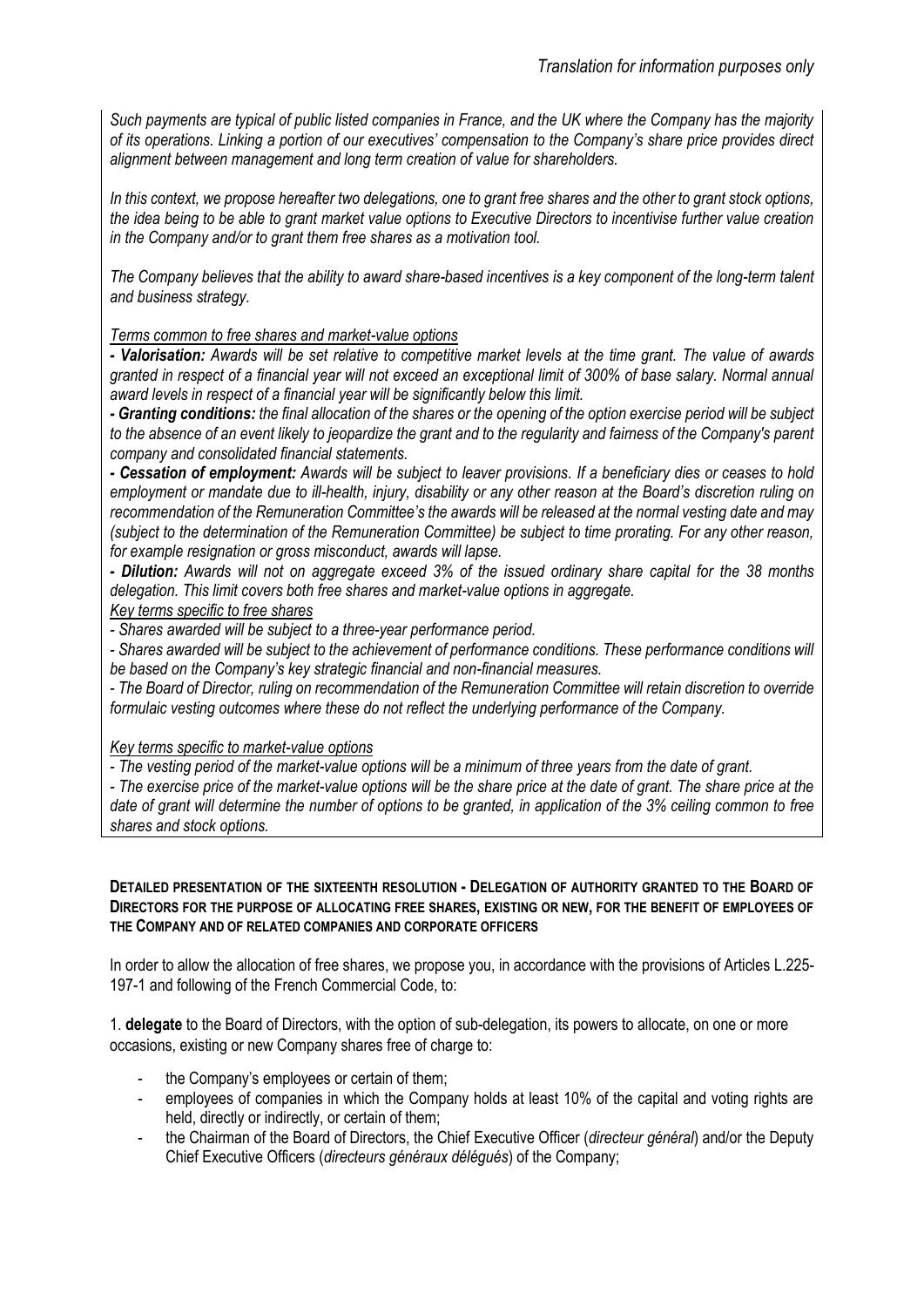2. **resolve** that, subject to compliance with the overall ceiling referred to in the 18<sup>th</sup> resolution, if it is adopted, the total number of free shares granted under this delegation may not exceed 3% of the capital as of the date of their allocation, it being specified that in any event, the total number of free shares allocated may not exceed 10% of the share capital as of the date of their allocation;

3. **resolve** that the free shares granted under this resolution must be acquired by the Company, if applicable, within the framework of the share buyback programme covered by the sixth resolution above pursuant to Article L. 22-10- 62 of the French Commercial Code or any share buyback programmes previously or subsequently applicable;

4. **resolve** that the allocation of shares to their beneficiaries will be definitive at the end of a vesting period of at least one (1) year;

5. **resolve** that the allocation period may be shortened in the event of disability of the beneficiary corresponding to classification in the second or third of the categories provided for in Article L. [341-4 of the French Social Security](https://www.legifrance.gouv.fr/affichCodeArticle.do?cidTexte=LEGITEXT000006073189&idArticle=LEGIARTI000006742597&dateTexte=&categorieLien=cid)  [Code;](https://www.legifrance.gouv.fr/affichCodeArticle.do?cidTexte=LEGITEXT000006073189&idArticle=LEGIARTI000006742597&dateTexte=&categorieLien=cid)

6. **resolve** that a holding period of the shares by the beneficiaries may be established

7. **acknowlege** that the shares will nevertheless be freely transferable in the event of disability of the beneficiary corresponding to their classification in the aforementioned categories of the French Social Security Code;

8. **acknowledge** that the cumulative duration of the allocation period and the holding period will be at least two (2) years;

9. **acknowledge** that, if the allocation relates to new shares, this authorisation automatically entails, in favour of the beneficiaries of the free shares, the waiver by shareholders of their preferential subscription right;

10. **acknowledge** that, for shares allocated to the Chairman of the Board of Directors, the Chief Executive Officer and/or the Deputy Chief Executive Officers, the Board of Directors must decide (i) either that such shares may not be sold by the interested parties before the termination of their office, or (ii) set the quantity of such shares that they are required to keep in the registered form until the termination of their office:

11. **grant**, to the extent necessary, all powers to the Board of Directors, with the option of subdelegation under the conditions provided for by law and regulations, to implement this resolution and this authorisation, and in particular to:

- set the conditions and, where applicable, the criteria for the allocation of free shares;
- set, under the prevailing legal conditions and limits, the dates on which free allocations will be made;
- decide on the date, even retroactive, from which newly issued ordinary shares will enjoy dividend rights;
- determine the identity of the beneficiaries, the number of ordinary shares allocated to each of them and the terms governing the allocation of free shares;
- determine whether the free shares are to be new or existing shares;
- in the event of the allocation of existing shares, perform or cause to be performed all acts and formalities to proceed with the buyback of existing shares;
- in the event of the allocation of new shares, to make the capital increases, determine the nature and amounts of the sums necessary for the creation of said shares, record the completion of the Company's capital increases resulting from the free allocation of new shares and make the corresponding amendments to the Articles of Association;
- set, where appropriate, the conditions under which the number of ordinary shares allocated will be adjusted in order to preserve the rights of beneficiaries, depending on any transactions bearing on the Company's capital, it being specified that the shares allocated pursuant to such adjustments will be deemed granted on the same day as the shares initially granted; and
- more generally, enter into any and all agreements, draw up all documents, carry out all formalities and make all declarations to all organisations and do whatever is otherwise necessary;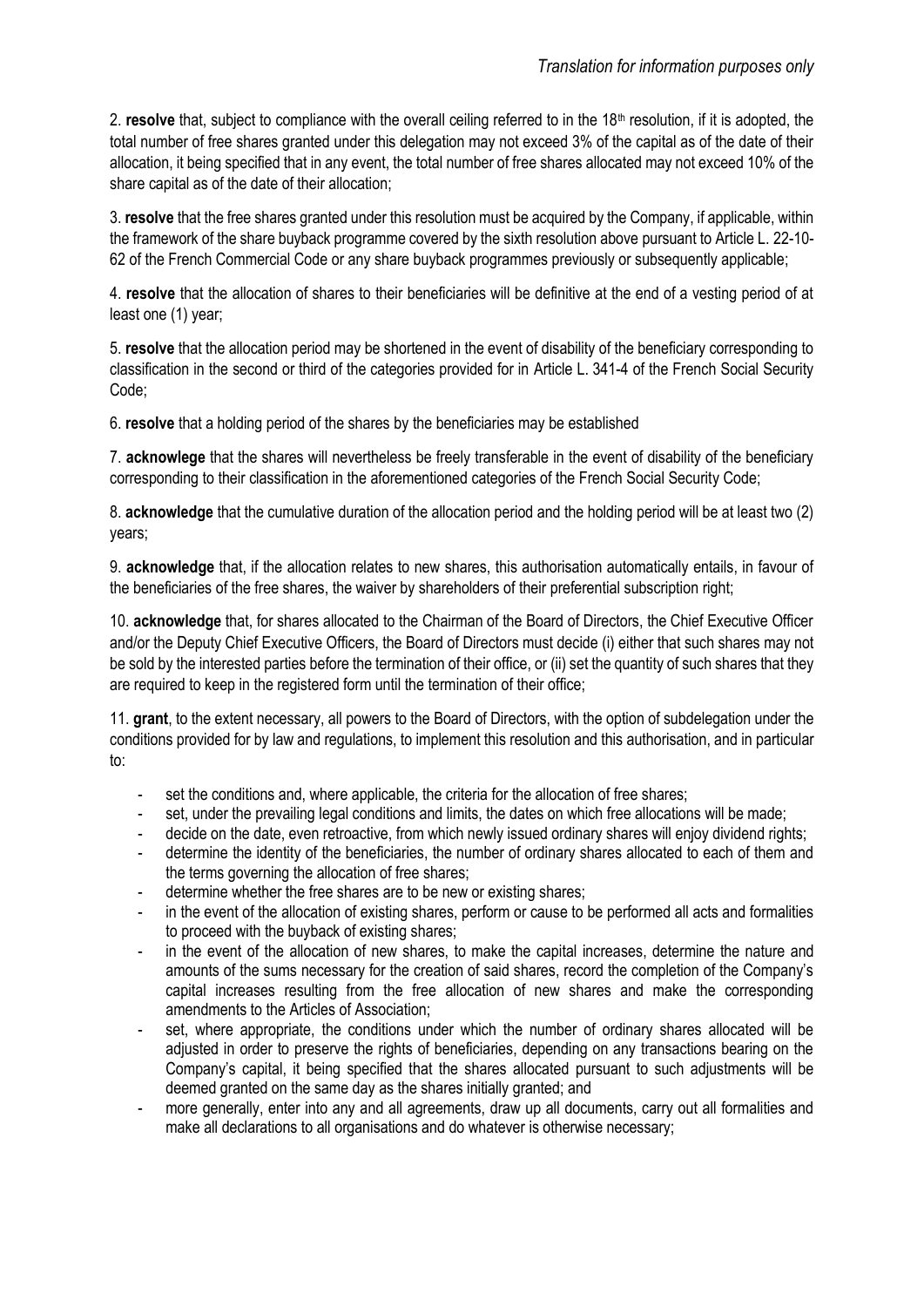11. **acknowledge** that a special report must inform the General Meeting each year of transactions carried out under the provisions of Articles L 225-197-1 to L. 225-197-3 of the French Commercial Code, in accordance with Article L. 225-197-4 of the French Commercial Code;

12. **set** the duration of this authorisation at thirty-eight (38) months from this date; and

13. **acknowledge** that this authorisation cancels any previous authorisation with the same purpose which has not been acted upon before the date of the Meeting, and in particular the delegation granted under the terms of the 13<sup>th</sup> resolution adopted by the combined general meeting dated 29 September 2020

**DETAILED PRESENTATION OF THE SEVENTEENTH RESOLUTION - DELEGATION OF AUTHORITY GRANTED TO THE BOARD OF DIRECTORS FOR THE PURPOSE OF GRANTING OPTIONS TO SUBSCRIBE FOR AND/OR PURCHASE SHARES OF THE COMPANY, TO CORPORATE OFFICERS AND EMPLOYEES OF THE COMPANY OR OF COMPANIES IN THE GROUP, INVOLVING THE WAIVER BY SHAREHOLDERS OF THEIR PREFERENTIAL SUBSCRIPTION RIGHT TO SHARES ISSUED FOLLOWING THE EXERCISE OF SUBSCRIPTION OPTIONS** 

In order to allow the allocation of stock options, we propose you, in accordance with the provisions of Articles L. 225-177 and following of the French Commercial Code, to:

**delegate** to the Board of Directors, with the option of sub-delegation, its powers to grant, on one or more occasions, options to subscribe for or purchase shares of the Company, for the benefit of;

- employees of the Company or certain of them;
- employees of companies in which the Company holds, at least 10% of the capital and voting rights are held, directly or indirectly, or certain of them;
- the Chairman of the Board of Directors, the Chief Executive Officer (*directeur général*) and/or the Deputy Chief Executive Officers (*directeurs généraux délégués*) of the Company;

2. **resolve** that, subject to compliance with the overall limit referred to in the 18<sup>th</sup> resolution, if it is adopted, the total number of options that may be granted under this resolution may not give the right to subscribe for or purchase a total number of shares representing more than 3% of the share capital on the date of the decision of their allocation by the Board of Directors, it being specified that in any event, (i) the total number of subscription options not yet exercised may not give the right to subscribe for a number of shares exceeding one-third of the share capital in accordance with Articles L. 225-182 and R. 225-143 of the French Commercial Code and that (ii) in the case of shares previously held by the Company, the limit of 10% of the total of its own shares that a Company is entitled to own in accordance with Article L. 225-210 of the Commercial Code, applies indirectly.

3. **resolve** that the shares that may be obtained by exercising the stock options granted under this resolution must be acquired by the Company, if applicable, within the framework of the share buyback programme covered by the sixth resolution above pursuant to Article L. 22-10-62 of the French Commercial Code or any share buyback programme previously or subsequently applicable.

4. **acknowledge** that this authorisation automatically entails, for the benefit of the beneficiaries of stock options, the waiver by shareholders of their preferential subscription right to ordinary shares be issued on the basis of this authorisation.

5. **resolve** that the exercise price of the options granted under this resolution will be set by the Board of Directors under the conditions laid down in Article L. 225-177 of the French Commercial Code.

6. **resolve** that the options allocated must be exercised within a maximum period of 10 years from the date of their allocation by the Board of Directors.

7. **grant**, as necessary, all powers to the Board of Directors, with the option of subdelegation under the conditions provided for by law and regulations, to implement this resolution and this authorisation, and in particular to:

set, under the legal conditions and limits, the dates on which the options are granted;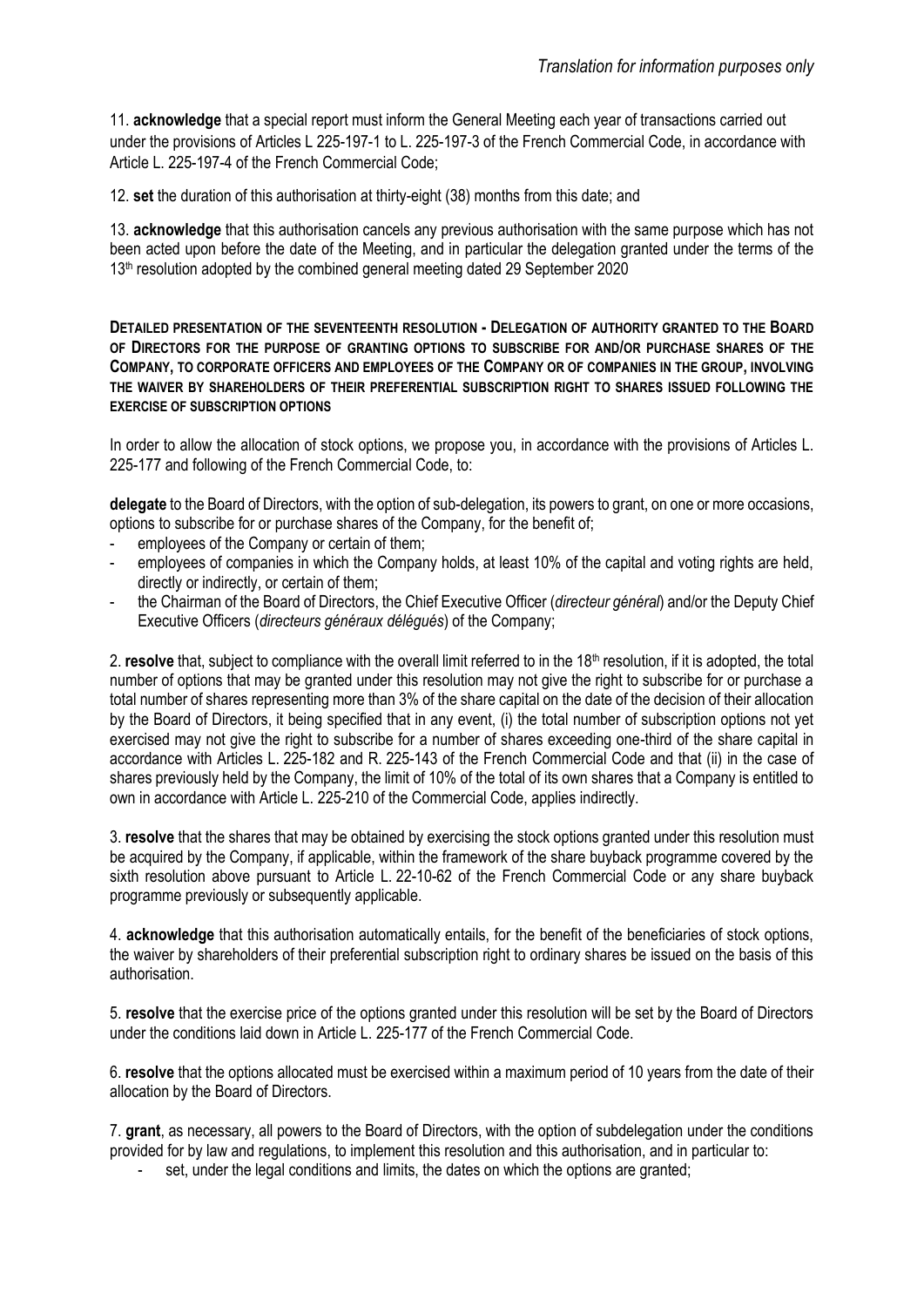- determine the list of beneficiaries of options, the number of options allocated to each of them, the terms of the allocation and exercise of options;
- set the conditions for exercising the options and in particular limiting, restricting or prohibiting (a) the exercise of the options (in particular, where applicable, providing for presence or performance conditions to be met) or (b) the sale of the shares obtained by exercising options during certain periods or as from the date of certain events; such decision (i) relating to either all or part of the options and (ii) concerning either all or part of the beneficiaries;
- set the conditions under which the price and/or the number of shares to be subscribed for or purchased will be adjusted in the cases provided for by law; and
- in the event options to subscribe are granted, to make the capital increases, determine the nature and amounts of the sums necessary for the creation of said shares, record the completion of the Company's capital increases resulting from the exercise of such stock options and make the corresponding amendments to the Articles of Association;
- more generally, enter into any and all agreements, draw up all documents, record all capital increases following the exercise of options, modify the Articles of Association accordingly, if necessary, carry out all formalities and all declarations to all bodies and do whatever is otherwise necessary.

8. **acknowledge** that a special report must inform the General Meeting each year of transactions carried out under the provisions of this resolution,

9. **set** the duration of this authorisation at thirty-eight (38) months from this date; and

10. **acknowledge** that this authorisation cancels any previous authorisation with the same purpose which has not been acted upon before the date of the Meeting, and in particular the delegation granted under the terms of the 14<sup>th</sup> resolution adopted by the combined general meeting dated 29 September 2020.

#### **DETAILED PRESENTATION OF THE EIGHTEENTH RESOLUTION - OVERALL LIMIT ON DELEGATIONS RELATING TO FREE SHARES AND SUBSCRIPTION OR PURCHASE OPTIONS**

We propose you to decide that the total amount of the capital increases that may be carried out immediately and/or in the future by virtue of the thirteenth and fourteenth propositions of resolutions may not exceed 3% of the capital on the date of allocation of the free shares or of the stock options, as the case may be.

#### *GENERAL PRESENTATION OF THE NINETEENTH TO TWENTY-SECOND PROPOSED RESOLUTIONS*

*The French Commercial Code limits the duration of delegations of authority granted by the Extraordinary Shareholders' Meeting (maximum 18 months for issues of non-preferential shares).* 

*It is therefore necessary to renew them each year. The process for convening an Extraordinary Shareholders' Meeting takes approximately 6 weeks, and it is very complicated and impractical to convene a meeting every time we are faced with a corporate transaction.*

*We remind you in this respect that in 2019, the lack of a quorum on first and second convening, stopped us from renewing these delegations, which significantly restricted our financing options at the beginning of 2020, at a time when financing of rapid scale up could have been required had it not been for the conversion of the warrants held by certain shareholders.* 

*In 2020, we have obtained financial delegations, that we propose you to renew.* 

*Please note that no delegation was used since.*

*We propose to you today to vote in favour of the nineteenth to twenty-second proposed resolutions in order that Novacyt can have the capacity to achieve its strategic objectives without undue delay in a rapidly changing market.*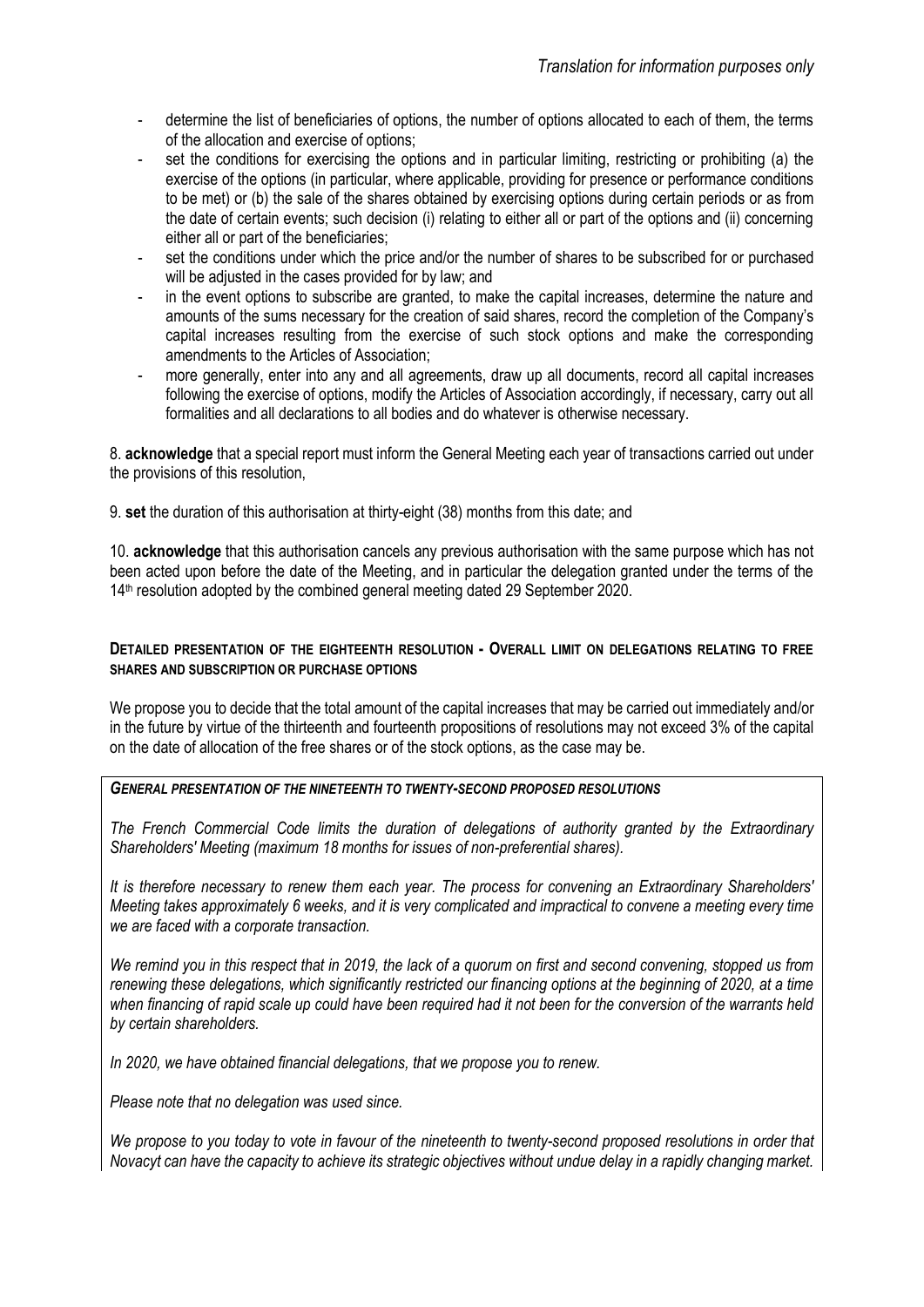*The transformation of the diagnostics sector could present numerous opportunities for external growth, both technologically and geographically, which require short-term financing.* 

*We wish to ensure that we can act quickly to maintain the advantage we have built in the diagnostics market during the Covid-19 pandemic.*

*Therefore, neither the convening of an EGM nor the resolutions put before shareholders should be taken to imply an immediate intention to raise capital, but they could be required to implement Novacyt's strategic policy for growth.* 

*The current financial year is a turning point in Novacyt's profitability and scale of operations. In order to capitalise on its strengthened position as a leading global diagnostics manufacturer, it is essential to provide the Company the necessary means for its development by enabling it to react quickly where opportunities arise. The ceilings*  proposed in the 19<sup>th</sup> to 22<sup>nd</sup> resolutions give this flexibility whilst also providing what we believe is a sensible cap *beyond which shareholders must again be consulted.*

**DETAILED PRESENTATION OF THE NINETEENTH RESOLUTION - DELEGATION OF AUTHORITY TO THE BOARD OF DIRECTORS FOR THE PURPOSE OF ISSUING ORDINARY SHARES OF THE COMPANY AND/OR TRANSFERABLE SECURITIES GIVING ACCESS TO THE SHARE CAPITAL OF THE COMPANY, WITH CANCELLATION OF SHAREHOLDERS' PREFERENTIAL SUBSCRIPTION RIGHTS IN FAVOUR OF SPECIFIC CATEGORIES OF PERSONS**

We propose you, in accordance with Articles L. 225-129 to L. 225-129-6, L. 225-135, L. 225-138, L. 228-91 and following of the French Commercial Code, to:

1. **Delegate** to the Board of Directors, with the power to sub-delegate, its power to decide to issue, without preferential subscription rights, on one or more occasions, in the proportions and at the times of its choosing, both in France and internationally, ordinary shares or any other transferable securities giving access to the capital of the Company, said transferable securities being able to be issued in euros, in foreign currency or in any monetary unit established by reference to several currencies, said shares conferring the same rights as existing shares, subject to the date of their dividend rights;

2. **Resolve** that the Board of Directors may set the rights to the shares and/or securities giving access to the capital of the Company; however, it **resolves** that any issue of preference shares and securities giving access to preference shares is expressly excluded;

3. **Resolve** that the nominal amount of the capital increases that may be carried out by virtue of this delegation, immediately or in the future, may not exceed a total nominal amount of 1,412,524,96 euros, or its equivalent in foreign currency, it being specified that this amount will be deducted from the overall nominal ceiling of 1,624,403,70 euros provided for in the 24<sup>th</sup> resolution and that this amount does not take into account the adjustments that may be made in accordance with the applicable legal and regulatory provisions and, where applicable, the contractual stipulations providing for other cases of adjustment, to preserve the rights of the holders of transferable securities or other rights giving access to the capital;

4. **Decide** that the subscription price of shares and/or securities giving access to the capital of the Company may be settled either in cash or by offsetting claims against the Company;

5. **Resolve** to cancel shareholders' preferential subscription rights to the securities that are the subject of this resolution and to reserve shares and other securities issued pursuant to this resolution for the benefit of following categories of beneficiaries, namely:

Natural persons, corporations or French or foreign investment funds who have invested more than 2.5 million euros during the 36 months preceding the issue in question, in the life sciences or technologies sectors,

and/or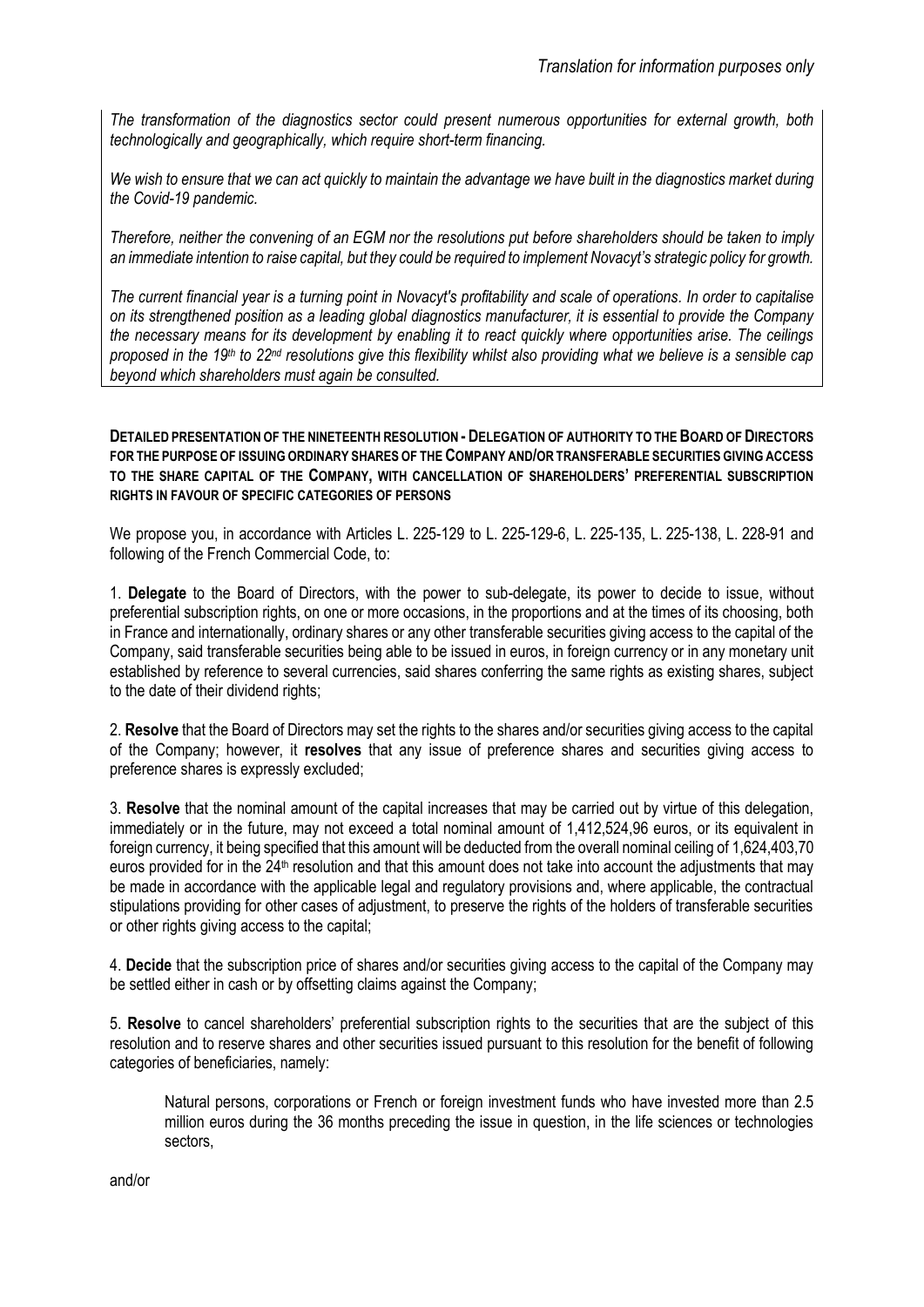Strategic or financial partners of the Company, located in France or abroad, having entered into or being in the process of entering into one or more commercial (development, co-development, distribution, manufacturing, etc.) or financing partnerships or agreements with the Company (or a subsidiary) and/or any company that such partners control, that controls such partners or that are controlled by the same person(s) as such partners, directly or indirectly, within the meaning of Article L. 233-3 of the French Commercial Code,

6. **Acknowledge** that if subscriptions are not sufficient to cover the entire issue of shares or securities, the Board of Directors may limit the amount of the transaction to the amount of subscriptions received, provided such subscriptions represents at least 75% of the issue;

7. **Acknowledge** that this delegation automatically entails the waiver by shareholders of their preferential subscription right to shares or securities giving access to the capital to which these securities entitle holders immediately or in the future in favour of holders of securities issued pursuant to this resolution and giving access to the capital of the Company;

8. **Resolve** that the subscription price of the shares issued pursuant to this delegation must be at least equal to the volume-weighted average share price on Euronext Growth or on AIM (at the choice of the Board of directors) chosen from a period comprising between five and thirty consecutive trading sessions among the thirty trading sessions preceding the setting of the subscription price, possibly reduced by a maximum discount of 20%, after adjustment of this amount -if needed- to take into account the difference in dividend rights;

9. **Resolve** that the subscription price of the securities giving access to the capital must be such that the sum received immediately by the Company, immediately and/or subsequently, for each share issued under the terms and conditions of such other securities, is at least equal to the subscription price defined in the paragraph above;

10. **Resolve** that the Board of Directors shall have all powers to implement this delegation of authority and, in particular, to:

- decide to issue securities, set the terms and conditions of transactions, determine the form and characteristics of the securities to be issued and set the subscription conditions, the terms of their payment, the date from which they carry dividend rights (which may be retroactive), the terms pursuant to which the securities issued on the basis of this delegation will give access to ordinary shares of the Company;
- suspend, where necessary, the exercise of the rights attached to such securities for a maximum period of three (3) months;
- draw up the list of the beneficiary or beneficiaries of the cancellation of the preferential subscription right within the categories defined in paragraph 5 of this resolution as well as the number of shares or securities allocated to each of them;
- charge the amount relating to these capital increases to "share premiums" and draw from the same account, if it deems it appropriate, the sums required to bring the legal reserve to one-tenth of the new share capital after each issue;
- record the completion of the capital increase, make the corresponding modification of the Articles of Association and perform, directly or through an agent, all operations and formalities related to the capital increases carried out pursuant to this authorisation;
- take all measures and perform all the requisite formalities for the admission of the securities thus issued to trading on Euronext Growth Paris and any other market on which the Company's shares may then be listed,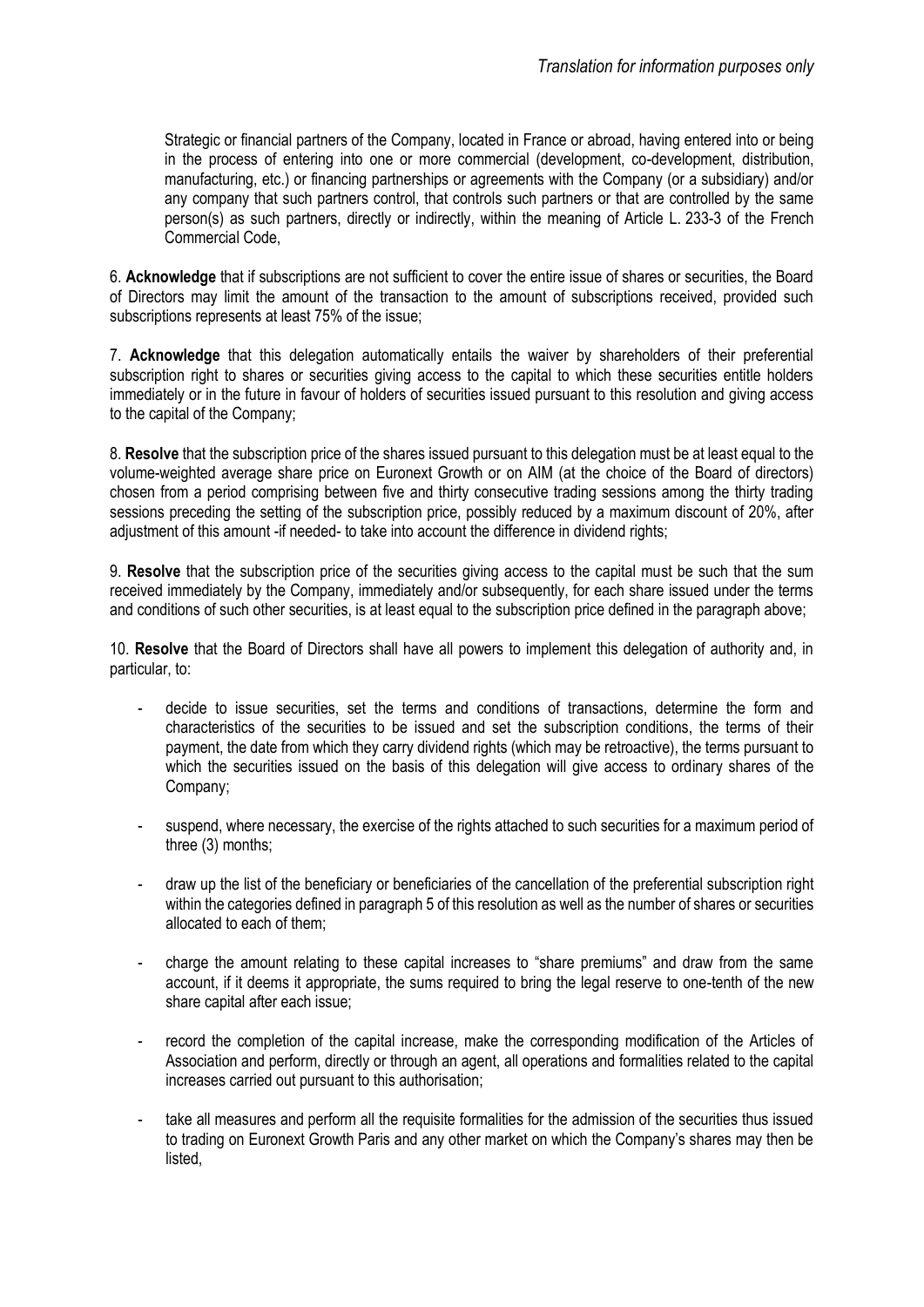11. **Acknowledge** that, in the event that the Board of Directors uses the delegation of authority conferred on it in this resolution, the Board of Directors, in accordance with the legal and regulatory provisions, will report on the use made of the authorisations granted in this resolution to the next Ordinary General Meeting; and

12. The delegation thus granted to the Board of Directors is valid for a period of 18 months from the date of this meeting.

13. This delegation supersedes any previous delegation with the same purpose which has not been acted upon before the date of the Meeting and in particular the delegation granted under the terms of the 16<sup>th</sup> resolution adopted by the combined general meeting dated 29 September 2020.

**DETAILED PRESENTATION OF THE TWENTIETH RESOLUTION - DELEGATION OF AUTHORITY TO THE BOARD OF DIRECTORS FOR THE PURPOSE OF ISSUING ORDINARY SHARES OF THE COMPANY AND/OR TRANSFERABLE SECURITIES GIVING ACCESS TO THE SHARE CAPITAL OF THE COMPANY, WITH CANCELLATION OF SHAREHOLDERS' PREFERENTIAL SUBSCRIPTION RIGHTS THROUGH AN OFFER REFERRED TO IN ARTICLE L411-2 OF THE MONETARY AND FINANCIAL CODE (PRIVATE PLACEMENTS)**

We propose you, in accordance with articles L225-129 et seq. of the Commercial Code, and in particular Articles L225-129-2, L225-135, L225-135-1, L225-136 and L228-91 of the said Code, and Article L411-2 of the Monetary and Financial Code, to:

1. **Delegate** to the Board of Directors, with the power to sub-delegate, its power to decide to issue, through an offer referred to in Article L411-2 of the Monetary and Financial Code, without preferential subscription rights, on one or more occasions, in the proportions and at the times of its choosing, both in France and internationally, ordinary shares or any other transferable securities giving access to the capital of the Company, said transferable securities being able to be issued in euros, in foreign currency or in any monetary unit established by reference to several currencies, said shares conferring the same rights as existing shares, subject to the date of their dividend rights;

2. **Resolve** that the Board of Directors may set the rights to the shares and/or securities giving access to the capital of the Company; however, it resolves that any issue of preference shares and securities giving access to preference shares is expressly excluded;

3. **Resolve** that the nominal amount of the capital increases that may be carried out by virtue of this delegation, immediately or in the future, may not exceed:

- 20% of the share capital per year, and
- a total nominal amount of 1,412,524,96 euros, or its equivalent in foreign currency, it being specified that this amount will be deducted from the overall nominal ceiling of 1,624,403,70 euros provided for in the 24<sup>th</sup> resolution and that this amount does not take into account the adjustments that may be made in accordance with the applicable legal and regulatory provisions and, where applicable, the contractual stipulations providing for other cases of adjustment, to preserve the rights of the holders of transferable securities or other rights giving access to the capital;

4. **Decide** that the subscription price of shares and/or securities giving access to the capital of the Company may be settled either in cash or by offsetting claims against the Company;

5. **Resolve** to cancel shareholders' preferential subscription rights to the securities to be issued by the Company by virtue of this delegation of authority;

6. **Take note** that the securities issues that may be carried out pursuant to this delegation shall be addressed exclusively to (i) persons providing portfolio management services on behalf of third parties, (ii) qualified investors, and/or (iii) a restricted circle of investors within the meaning of Article D411-4 of the French Monetary and Financial Code, provided that such investors act on their own behalf;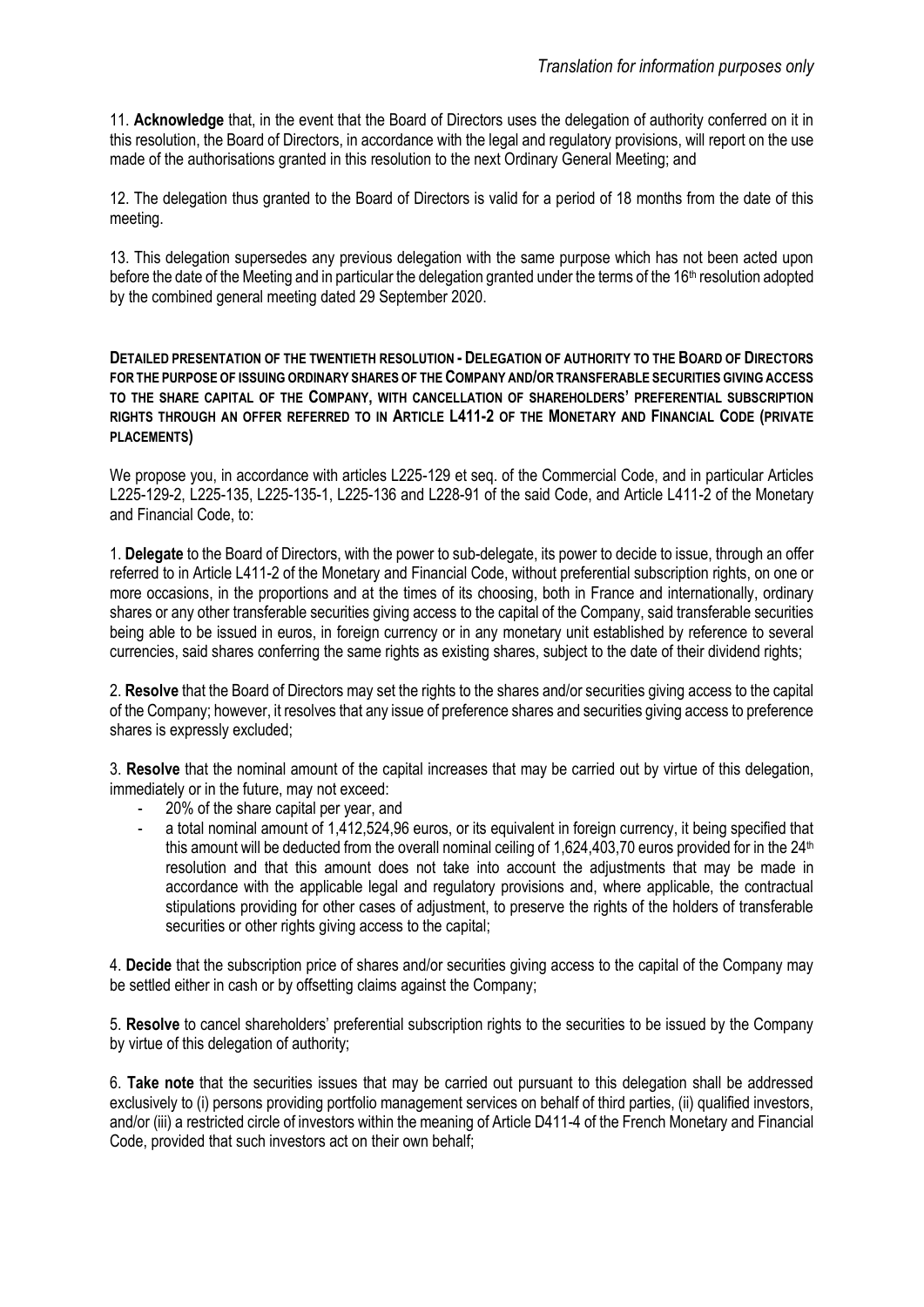7. **Acknowledge** that if subscriptions are not sufficient to cover the entire issue of shares or securities, the Board of Directors may limit the amount of the transaction to the amount of subscriptions received, provided such subscriptions represents at least 75% of the issue;

8. **Acknowledge** that this delegation automatically entails the waiver by shareholders of their preferential subscription right to shares or securities giving access to the capital to which these securities entitle holders immediately or in the future in favour of holders of securities issued pursuant to this resolution and giving access to the capital of the Company;

9. **Resolve** that the issue price of the shares issued pursuant to this delegation must be at least equal to the volumeweighted average share price on Euronext Growth or on AIM (at the choice of the Board of directors) chosen from a period comprising between five and thirty consecutive trading sessions among the thirty trading sessions preceding the setting of the issue price, possibly reduced by a maximum discount of 20%, after adjustment of this amount as needed to take into account the difference in dividend rights;

10. **Resolve** that the subscription price of the securities giving access to the capital must be such that the sum received immediately by the Company, immediately and/or subsequently, for each share issued under the terms and conditions of such other securities, is at least equal to the subscription price defined in the paragraph above;

11. **Resolve** that the Board of Directors shall have all powers to implement this delegation of authority and, in particular, to:

- decide to issue securities, set the terms and conditions of transactions, determine the form and characteristics of the securities to be issued and set the subscription conditions, the terms of their payment, the date from which they carry dividend rights (which may be retroactive), the terms pursuant to which the securities issued on the basis of this delegation will give access to ordinary shares of the Company;
- suspend, where necessary, the exercise of the rights attached to such securities for a maximum period of three (3) months;
- draw up the list of the beneficiary or beneficiaries of the "private placement" made pursuant to this delegation as well as the number of shares or securities allocated to each of them;
- charge the amount relating to these capital increases to "share premiums" and draw from the same account, if it deems it appropriate, the sums required to bring the legal reserve to one-tenth of the new share capital after each issue;
- record the completion of the capital increase, make the corresponding modification of the Articles of Association and perform, directly or through an agent, all operations and formalities related to the capital increases carried out pursuant to this authorisation;
- take all measures and perform all the requisite formalities for the admission of the securities thus issued to trading on Euronext Growth Paris and any other market on which the Company's shares may then be listed,

12. **Acknowledge** that, in the event that the Board of Directors uses the delegation of authority conferred on it in this resolution, the Board of Directors, in accordance with the legal and regulatory provisions, will report on the use made of the authorisations granted in this resolution to the next Ordinary General Meeting; and

13. The delegation thus granted to the Board of Directors is valid for a period of 26 months from the date of this meeting.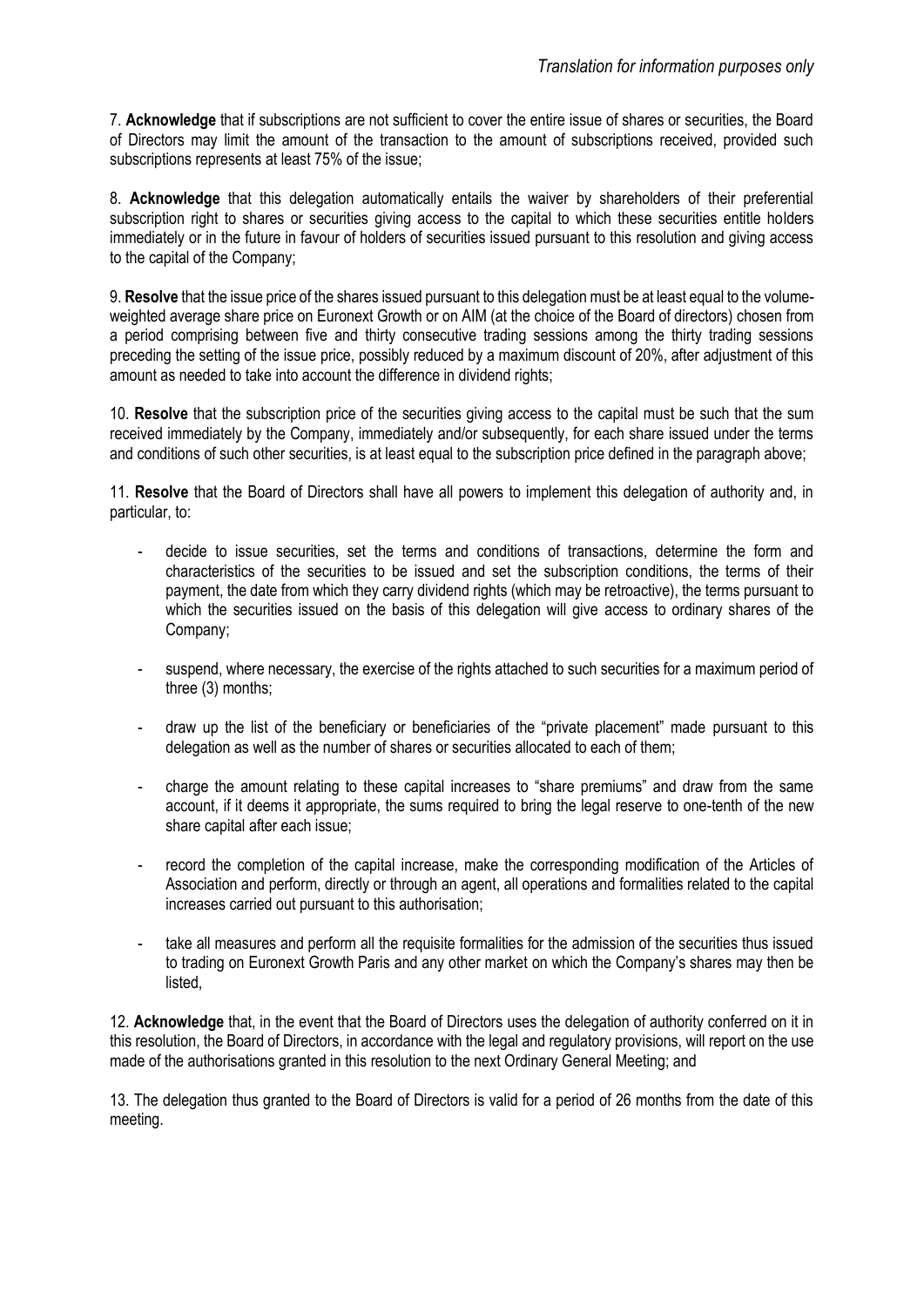**DETAILED PRESENTATION OF THE TWENTY-FIRST RESOLUTION - DELEGATION OF AUTHORITY TO THE BOARD OF DIRECTORS FOR THE PURPOSE OF ISSUING ORDINARY SHARES AND/OR TRANSFERABLE SECURITIES GIVING IMMEDIATE AND/OR DEFERRED ACCESS TO THE CAPITAL OF THE COMPANY, WITH CANCELLATION OF SHAREHOLDERS' PREFERENTIAL SUBSCRIPTION RIGHTS AND PUBLIC OFFERINGS**

We propose you, in accordance with the provisions of Articles L. 225-129, L. 225-129-2, L. 22-10-49, L. 225-135, L. 225-136 and L. 228-91 and following of the French Commercial Code, to:

1. **Delegate** to the Board of Directors, with the power to sub-delegate, its power to decide to issue, without preferential subscription rights, by way of a public offering, on one or more occasions, in the proportions and at the times of its choosing, both in France and internationally, ordinary shares of the Company or equity securities giving access to other equity securities or entitling holders to the allocation of debt securities, and/or transferable securities (notably including all debt securities) giving access to equity securities of the Company, said transferable securities being able to be issued in euros, in foreign currency or in any monetary unit established by reference to several currencies, said shares conferring the same rights as existing shares, subject to the date of their dividend rights;

2. **Resolve** that the Board of Directors may set the rights to the shares and/or securities giving access to the capital of the Company; however, it resolves that any issue of preference shares and securities giving access to preference shares is expressly excluded;

3. **Resolve** that issues that may be performed pursuant to this resolution may be carried out by way of public offerings;

4. **Resolve** that the nominal amount of the capital increases that may be carried out by virtue of this delegation, immediately or in the future, may not exceed a total nominal amount of 1,412,524,96 euros, or its equivalent in foreign currency, it being specified that this amount will be deducted from the overall nominal ceiling of 1,624,403,70 euros provided for in the 24<sup>th</sup> resolution and that this amount does not take into account the adjustments that may be made in accordance with the applicable legal and regulatory provisions and, where applicable, the contractual stipulations providing for other cases of adjustment, to preserve the rights of the holders of transferable securities or other rights giving access to the capital;

5. **Decide** that the subscription price of shares and/or securities giving access to the capital of the Company may be settled either in cash or by offsetting claims against the Company;

6. **Resolve** to cancel shareholders' preferential subscription rights to the securities to be issued by the Company by virtue of this delegation of authority;

7. **Acknowledge** that if subscriptions are not sufficient to cover the entire issue of shares or securities, the Board of Directors may limit the amount of the transaction to the amount of subscriptions received, provided such subscriptions represents at least 75% of the issue;

8. **Acknowledge** that this delegation automatically entails the waiver by shareholders of their preferential subscription right to shares or securities giving access to the capital to which these securities entitle holders immediately or in the future in favour of holders of securities issued pursuant to this resolution and giving access to the capital of the Company;

10. **Resolve** that the issue price of the shares issued pursuant to this delegation must be at least equal to the volume-weighted average share price on Euronext Growth or on AIM (at the choice of the Board of directors) chosen from a period comprising between five and thirty consecutive trading sessions among the thirty trading sessions preceding the setting of the issue price, possibly reduced by a maximum discount of 20%, after adjustment of this amount as needed to take into account the difference in dividend rights;

11. **Resolve** that the subscription price of the securities giving access to the capital must be such that the sum received immediately by the Company, immediately and/or subsequently, for each share issued under the terms and conditions of such other securities, is at least equal to the subscription price defined in the paragraph above;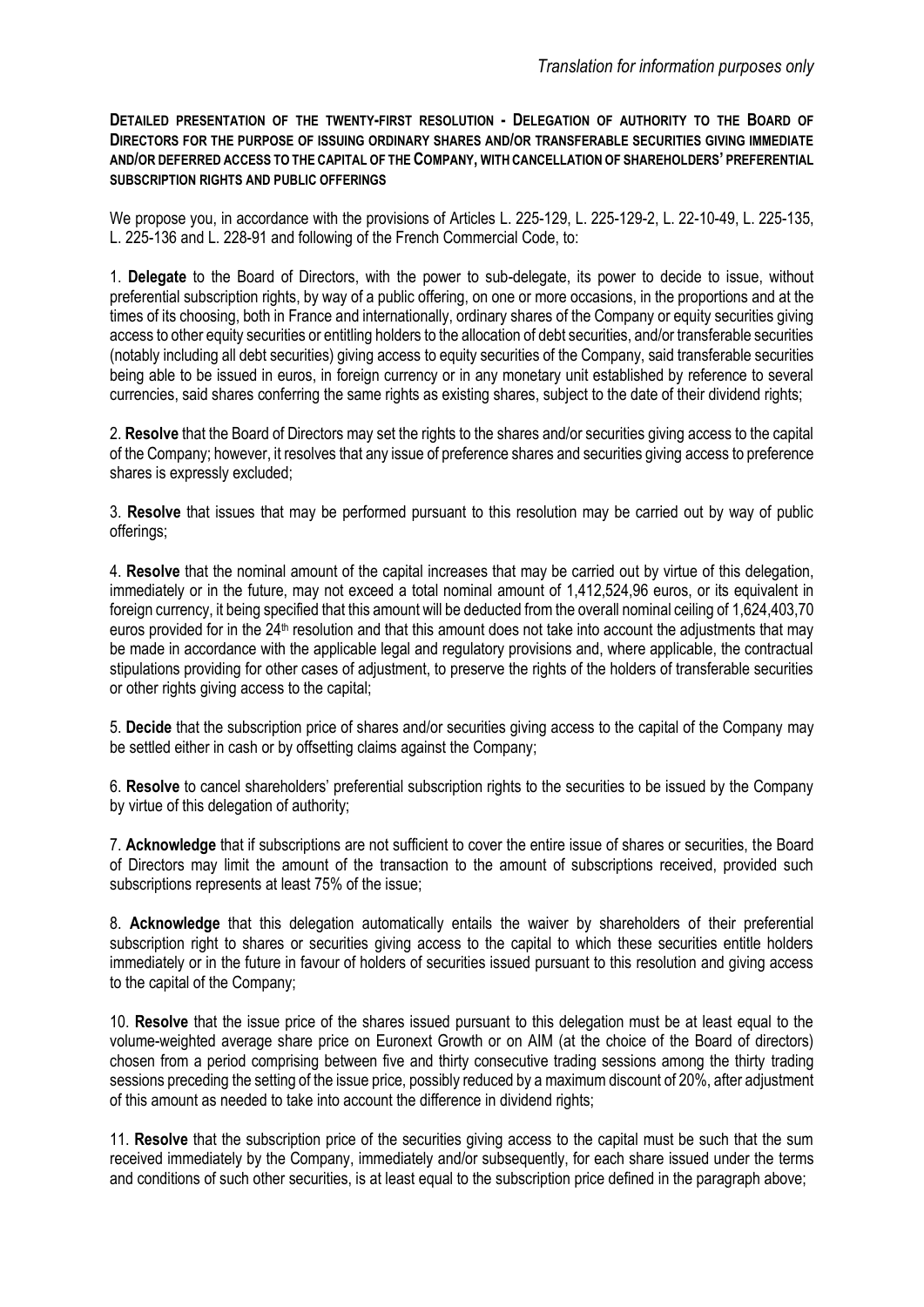12. **Resolve** that the Board of Directors shall have all powers to implement this delegation of authority and, in particular, to:

- decide to issue securities, set the terms and conditions of transactions, determine the form and characteristics of the securities to be issued and set the subscription conditions, the terms of their payment, the date from which they carry dividend rights (which may be retroactive), the terms pursuant to which the securities issued on the basis of this delegation will give access to ordinary shares of the Company;
- suspend, where necessary, the exercise of the rights attached to such securities for a maximum period of three (3) months;
- charge the amount relating to these capital increases to "share premiums" and draw from the same account, if it deems it appropriate, the sums required to bring the legal reserve to one-tenth of the new share capital after each issue;
- record the completion of the capital increase, make the corresponding modification of the Articles of Association and perform, directly or through an agent, all operations and formalities related to the capital increases carried out pursuant to this authorisation;
- subsequently ensure the preservation of the rights of holders of transferable securities giving deferred access to the capital of the Company issued pursuant to this delegation, in accordance with legal and regulatory provisions and, where applicable, the applicable contractual stipulations;
- take all measures and perform all the requisite formalities for the admission of the securities thus issued to trading on Euronext Growth Paris and any other market on which the Company's shares may then be listed,

13. **Acknowledge** that, in the event that the Board of Directors uses the delegation of authority conferred on it in this resolution, the Board of Directors, in accordance with the legal and regulatory provisions, will report on the use made of the authorisations granted in this resolution to the next Ordinary General Meeting;

14. The delegation granted to the Board of Directors pursuant to this resolution is valid for a period of 18 months from the date of this Meeting.

15. This delegation supersedes any previous delegation with the same purpose which has not been acted upon before the date of the Meeting and in particular the delegation granted under the terms of the 18th resolution adopted by the combined general meeting dated 29 September 2020.

#### **DETAILED PRESENTATION OF THE TWENTY-SECOND RESOLUTION** *-* **DELEGATION OF AUTHORITY TO THE BOARD OF DIRECTORS FOR THE PURPOSE OF ISSUING ORDINARY SHARES OF THE COMPANY AND/OR TRANSFERABLE SECURITIES GIVING ACCESS TO THE SHARE CAPITAL OF THE COMPANY, WITH PREFERENTIAL SUBSCRIPTION RIGHTS**

We propose you, in accordance with Articles L. 225-129 and Seq., L. 225-30, L. 228-91 and seq. of the French Commercial Code, to:

1. **Delegate** to the Board of Directors, with the power to sub-delegate, its power to decide to issue, with preferential subscription rights, on one or more occasions, in the proportions and at the times of its choosing, both in France and internationally, ordinary shares or any other transferable securities giving access to the capital of the Company, to be subscribed for in cash, said shares conferring the same rights as existing shares, subject to the date of their dividend rights;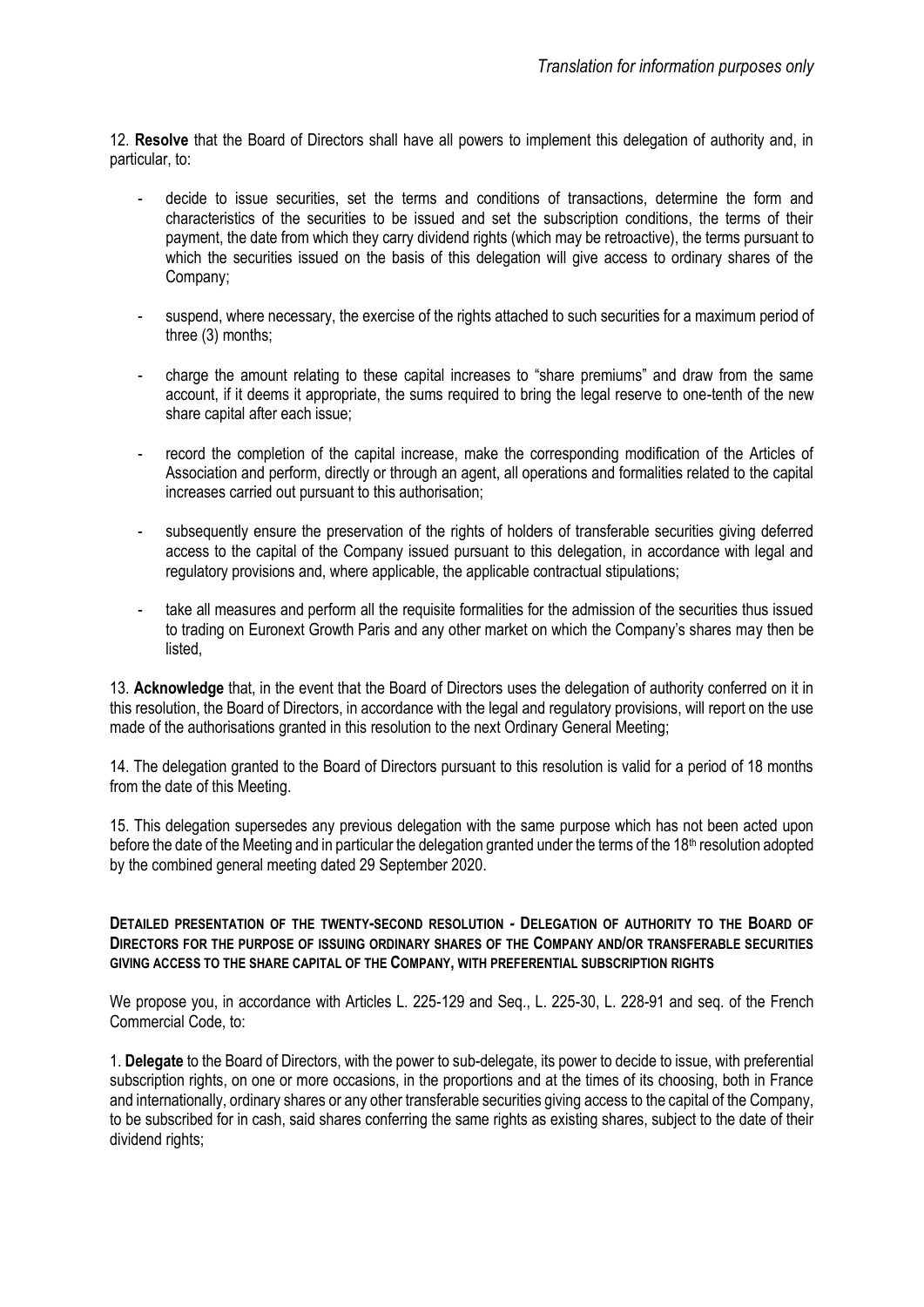2. **Resolve** that the Board of Directors may set the rights to the shares and/or securities giving access to the capital of the Company; however, it resolves that any issue of preference shares and securities giving access to preference shares is expressly excluded;

3. **Resolve** that the nominal amount of the capital increases that may be carried out by virtue of this delegation, immediately or in the future, may not exceed a total nominal amount of 1,412,524,96 euros, or its equivalent in foreign currency, it being specified that this amount will be deducted from the overall nominal ceiling of 1,624,403,70 euros provided for in the 24<sup>th</sup> resolution and that this amount does not take into account the adjustments that may be made in accordance with the applicable legal and regulatory provisions and, where applicable, the contractual stipulations providing for other cases of adjustment, to preserve the rights of the holders of transferable securities or other rights giving access to the capital:

4. **Decide** that the issue(s) shall be reserved in preference to the shareholders who may subscribe to proportion to the number of shares they hold in accordance with the conditions provided for in Article L.225-132 of the French Commercial Code;

5. **Acknowledge** that if subscriptions are not sufficient to cover the entire issue of shares or securities, the Board of Directors may limit the amount of the transaction to the amount of subscriptions received, provided such subscriptions represents at least 75% of the issue;

6. **Resolve** that the issue price of the shares issued pursuant to this delegation must be at least equal to the volumeweighted average share price on Euronext Growth or on AIM (at the choice of the Board of directors) chosen from a period comprising between five and thirty consecutive trading sessions among the thirty trading sessions preceding the setting of the issue price, possibly reduced by a maximum discount of 20%, after adjustment of this amount as needed to take into account the difference in dividend rights;

7. **Resolve** that the subscription price of the securities giving access to the capital must be such that the sum received immediately by the Company, immediately and/or subsequently, for each share issued under the terms and conditions of such other securities, is at least equal to the subscription price defined in the paragraph above;

8. **Resolve** that shareholders may exercise, under the conditions provided by law, their preferential subscription right on an irreducible basis. In addition, the Board of Directors shall have the power to confer on shareholders the right to subscribe on a reducible basis for a greater number of securities than they are able to subscribe for on an irreducible basis, in proportion to the subscription rights available to them and, in any event, within the limit of their demand; if subscriptions on an irreducible basis and, where applicable, on a reducible basis, are not sufficient to cover the entire issue of shares as defined above, the Board of Directors may use, in the order it deems appropriate, one and/or other of the options offered by Article L. 225-134 of the French Commercial Code;

9. **Resolve** that the Board of Directors shall have all powers, with the power to sub-delegate under the conditions provided by law, to implement this delegation of authority and, in particular, to:

- decide to issue securities, set the terms and conditions of transactions, determine the form and characteristics of the securities to be issued and set the subscription conditions, the terms of their payment, the date from which they carry dividend rights (which may be retroactive), the terms pursuant to which the securities issued on the basis of this delegation will give access to ordinary shares of the Company;
- suspend, where necessary, the exercise of the rights attached to such securities for a maximum period of three (3) months;
- charge the amount relating to these capital increases to "share premiums" and draw from the same account, if it deems it appropriate, the sums required to bring the legal reserve to one-tenth of the new share capital after each issue;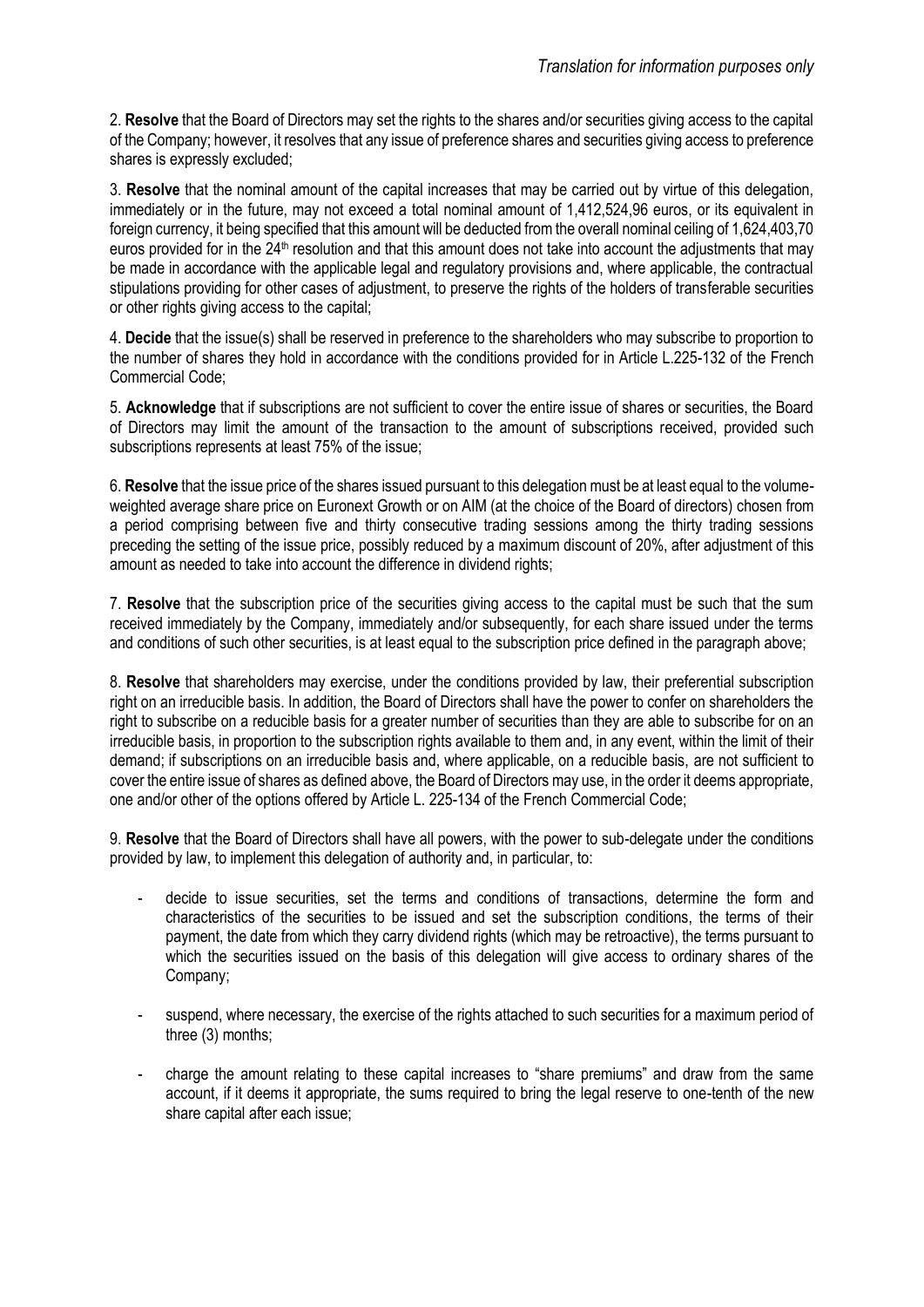- record the completion of the capital increase, make the corresponding modification of the Articles of Association and perform, directly or through an agent, all operations and formalities related to the capital increases carried out pursuant to this authorisation;
- subsequently ensure the preservation of the rights of holders of transferable securities giving deferred access to the capital of the Company issued pursuant to this delegation, in accordance with legal and regulatory provisions and, where applicable, the applicable contractual stipulations;
- take all measures and perform all the requisite formalities for the admission of the securities thus issued to trading on Euronext Growth Paris and any other market on which the Company's shares may then be listed,
- in addition, the Board of Directors may generally take all necessary measures and conclude all agreements to achieve the successful completion of the prospective issue, complete all formalities required for the admission of the issued shares to trading on Euronext Growth or any other market;

10. **Acknowledge** that, in the event that the Board of Directors uses the delegation of authority conferred on it in this resolution, it will report to the first ordinary General Meeting held after implementation of said delegation of authority, in accordance with the legal and regulatory provisions, on the use made of this delegation;

11. This delegation of authority is granted for a period of 26 months from the date of this Meeting.

12. This delegation supersedes any previous delegation with the same purpose which has not been acted upon before the date of the Meeting and in particular the delegation granted under the terms of the 19th resolution adopted by the combined general meeting dated 29 September 2020.

### **DETAILED PRESENTATION OF THE TWENTY-THIRD RESOLUTION - AUTHORISATION TO THE BOARD OF DIRECTORS, IN THE EVENT OF A CAPITAL INCREASE, WITH OR WITHOUT SHAREHOLDERS' PREFERENTIAL SUBSCRIPTION RIGHTS, TO INCREASE THE NUMBER OF SECURITIES TO BE ISSUED**

We propose you, in accordance with the provisions of Article L, 225-135-1 of the French Commercial Code, to:

1. Authorise the Board of Directors, with the power to sub-delegate, to increase the number of securities to be issued for each of the issues with or without preferential subscription rights made pursuant to the 19<sup>th</sup> to 22<sup>nd</sup> propositions of resolutions, within thirty days of the closing of the subscription within the limit of 15% of the initial issue and at the same price as that set for the initial issue; and

2. Resolve that the maximum nominal amount of the capital increases that may be carried out pursuant to this delegation will be deducted from the overall nominal capital increase ceiling set in the 24th proposition of resolution;

3. The authorisation granted to the Board of Directors pursuant to this resolution would be valid for a period of 26 months from the date of the General Meeting.

#### **DETAILED PRESENTATION OF TWENTY-FOURTH RESOLUTION - OVERALL CEILING ON DELEGATIONS OF AUTHORITY**

We propose you to resolve that the total amount of the capital increases that may be carried out immediately and/or in the future by virtue of 19<sup>th</sup> to 22<sup>nd</sup> resolutions proposed, may not exceed a total nominal amount of 1,624,403,70 euros (this amounts taking into account the greenshoe clause exercise),, it being specified that this overall amount does not take into account the adjustments that may be made in accordance with the applicable legal and regulatory provisions, and where applicable, the contractual stipulations providing for other cases of adjustment, in order to preserve the rights of holders of transferable securities or other rights giving access to the capital.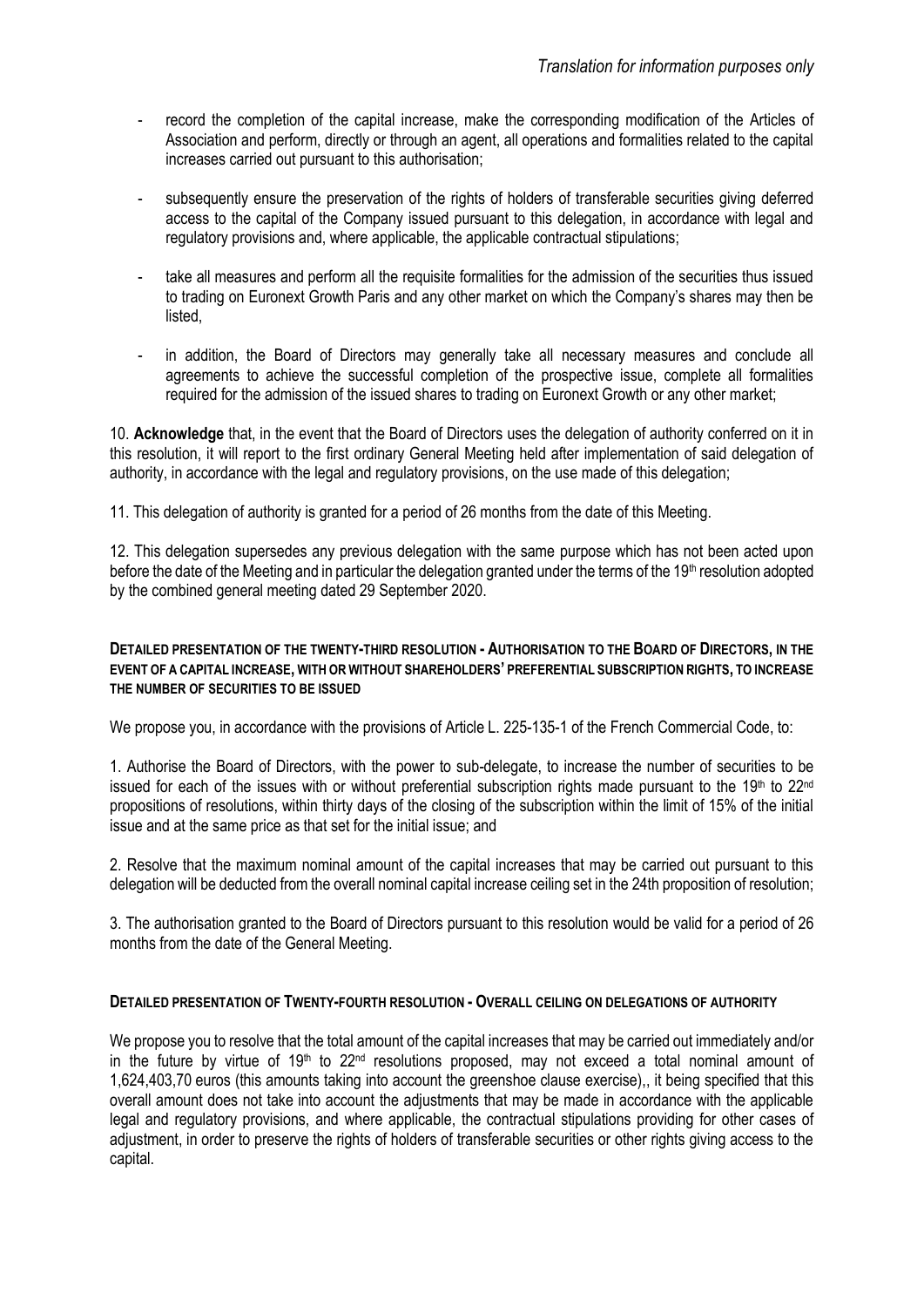**DETAILED PRESENTATION OF THE TWENTY-FIFTH RESOLUTION - DELEGATION OF AUTHORITY TO THE BOARD OF DIRECTORS FOR THE PURPOSE OF ISSUING ORDINARY SHARES AND/OR SECURITIES GIVING ACCESS TO THE CAPITAL OF THE COMPANY FOR THE BENEFIT OF MEMBERS OF A COMPANY SAVINGS PLAN**

1. **Delegate** to the Board of Directors all powers to increase, on one or more occasions, in the proportions and at the times of its choosing, the share capital of the Company by a maximum nominal amount of 2,600 euros, by issuing shares or other securities giving access to the Company's capital, reserved for members of a savings plan of the Company and of French or foreign companies related to it under the conditions set in Article L. 225-180 of the French Commercial Code and of Article L. 3344-1 of the French Labour Code;

2. **Resolve** that the subscription price for the new shares shall be set by the Board of Directors in accordance with the provisions of Article L.3332-20 of the French Labour Code, it being understood that the subscription price may include a discount, in relation to the value of the share determined by the Board of Directors, of respectively 30% and 40%, depending on whether the shares thus subscribed, directly or indirectly, correspond to assets whose period of unavailability, as set in the relevant company savings plan is less than 10 years or greater than or equal to 10 years;

3. The Board of Directors may also decide to replace all or part of the discount by the free allocation of shares or other securities giving access to the Company's capital, existing or to be issued, it being stipulated that the total benefit resulting from this allocation and, where applicable, the discount mentioned above, may not exceed the total benefit that members of the savings plan would have enjoyed if this difference had been 30% or 40% when the period of unavailability provided for by the plan in application of Articles L.3332-25 *et seq*. of the French Labour Code is greater than or equal to 10 years;

4. **Resolve**, in application of Article L. 3332-21 of the French Labour Code, that the Board of Directors may also decide to allocate, free of charge, shares to be issued or already issued or other securities giving access to the capital of the Company to be issued or already issued, in the form of an employer contribution, provided that their equivalent monetary value, measured at the **subscription** price, does not have the effect of exceeding the limits provided for in Articles L. 3332-10 *et seq*. of the French Labour Code;

5. **Resolve** to cancel shareholders' preferential subscription rights to the new shares to be issued or other securities giving access to the capital and to the securities to which the securities issued pursuant to this resolution will entitle holders in favour of members of a company savings plan;

6. **Resolve** that the characteristics of the other securities giving access to the capital of the Company will be decided upon by the Board of Directors under the conditions set by regulation;

7. **Resolve** that the Board of Directors shall have full powers, with the power to delegate or sub-delegate, in accordance with legal and regulatory provisions, to implement this resolution and in particular to set the terms and conditions of transactions and set the dates and terms of issues to be performed pursuant to this authorisation, set the opening and closing dates for subscriptions, the dividend dates of the securities issued, the terms for paying up shares and other securities giving access to the Company's capital, grant time limits for the payment of the shares and, where applicable, the other securities giving access to the capital of the Company, request the admission to trading of the securities created wherever it decides, record the completion of the capital increases in the amount of the shares that are effectively subscribed, to carry out, directly or through an agent, all operations and formalities related to capital increases and, on its sole decision, if it deems it appropriate, to charge the costs of the capital increases to the amount of the premiums relating to these increases and deduct from that amount the sums required to take the legal reserve to one-tenth of the new share capital following each increase; and

8. **Acknowledge** that, in the event that the Board of Directors uses the delegation of authority conferred on it in this resolution, it will report to the first ordinary General Meeting held after implementation of said delegation of authority, in accordance with the legal and regulatory provisions, on the use made of this delegation;